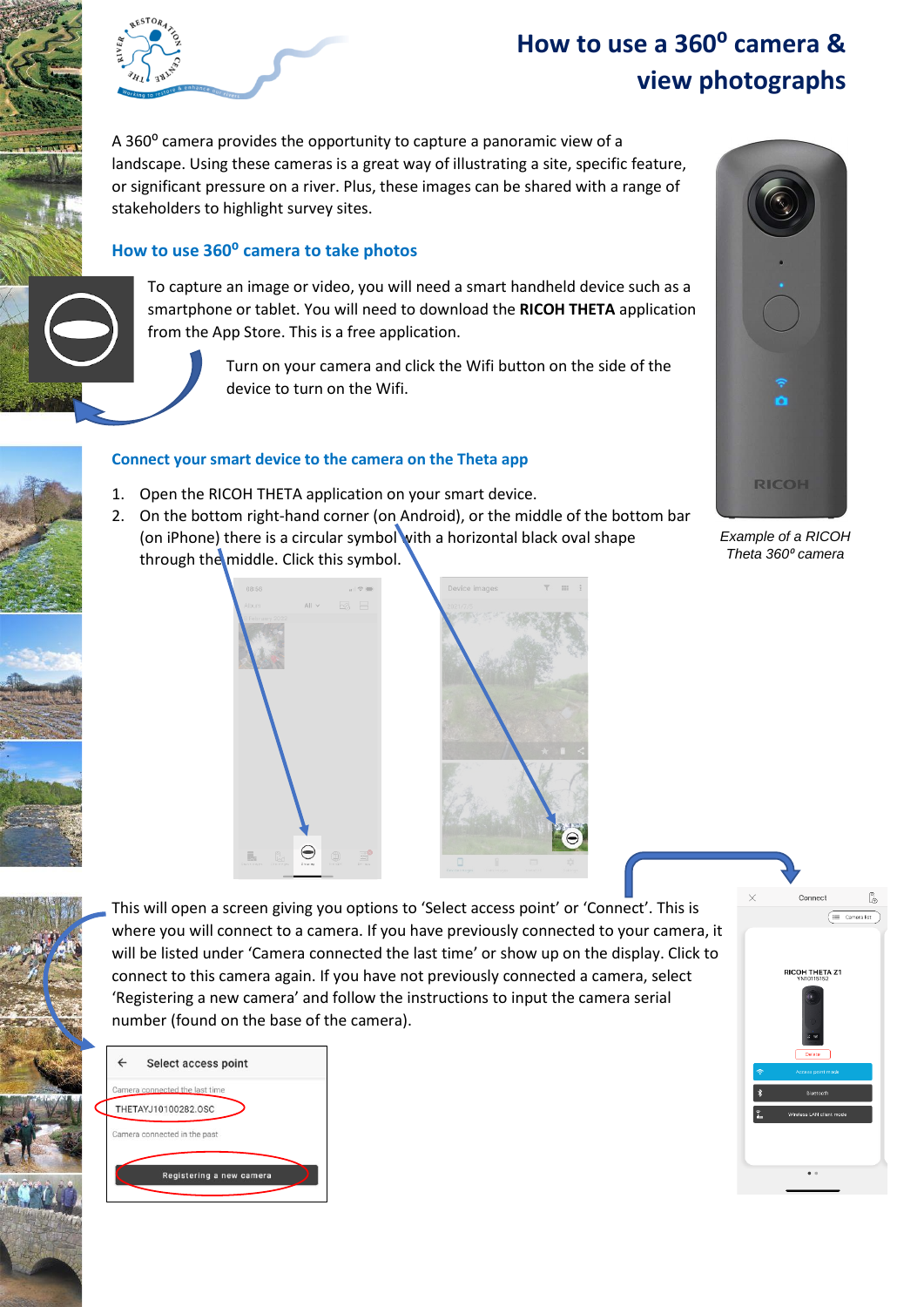

3. Once the camera is connected, when you select the circular symbol again, it will connect you to the view of the camera.

### **Taking a photograph**

It can be useful to use a 360<sup>o</sup> camera with a selfie stick of pole which allows you to secure the camera to the end, and hold away from you, in order to get a better representation of your surroundings.

- 1. Hold the camera over the area you would like to capture a photograph. On your smart device you will see an image of what you are capturing. The image is a 360° photo, reduced into a flat surface display on your smart device, so don't worry if it appears blurry on your phone or tablet. The resulting 360<sup>°</sup> image will not appear blurry when viewed as a 360<sup>°</sup> image.
- 2. Click the white circle button in the middle of the option bar, to capture an image. You will hear a click sound from the camera, notifying you the image has been captured. The image may take a moment to fully capture and the screen might say 'Image synthesising'. This should take no longer than 10 seconds.

Depending on your smart device settings, your images can be saved in your phone gallery or just onto the camera. You can change these settings in the app.

3. Continue to capture images along your survey site to get a representative image of the site.

## **Viewing photos**

You can view photos in the Theta application on your smart device. Use the bar options at the bottom of the application to view:

- 'Device images' saved to your mobile device, or
- 'Cam images' to view images saved on the Theta camera, when connected to the camera



Scroll through the images, and click on an image to be able to interact with it and spin side-to-side on the screen.

You can also download the free RICOH Theta desktop software to view photos on your computer. Follow this link and make sure you download the correct software for your Computer or Mac, compatible with you Theta camera - <https://support.theta360.com/en/download/>

#### **Where can I buy a 360⁰ camera?**

You can purchase a camera direct from the Theta website. A RICOH THETA SC2 is approximately £300 - <https://theta360.com/uk/>

# **Tips for capturing 360⁰ photos**

- For an effective overall walkover of the site, try to capture 360° photographs every 10m, or as frequently as possible, taking into account access and safety.
- Try to face in the same direction for each photo to standardise orientation.
- If possible, take a portable battery with you to charge your phone and camera in the field, especially if you are planning to be out in the field all day.
- Most devices don't work well in the rain. Check the weather forecast before survey and prepare. Waterproof cases are available to purchase, which can cover the camera in wet conditions. If